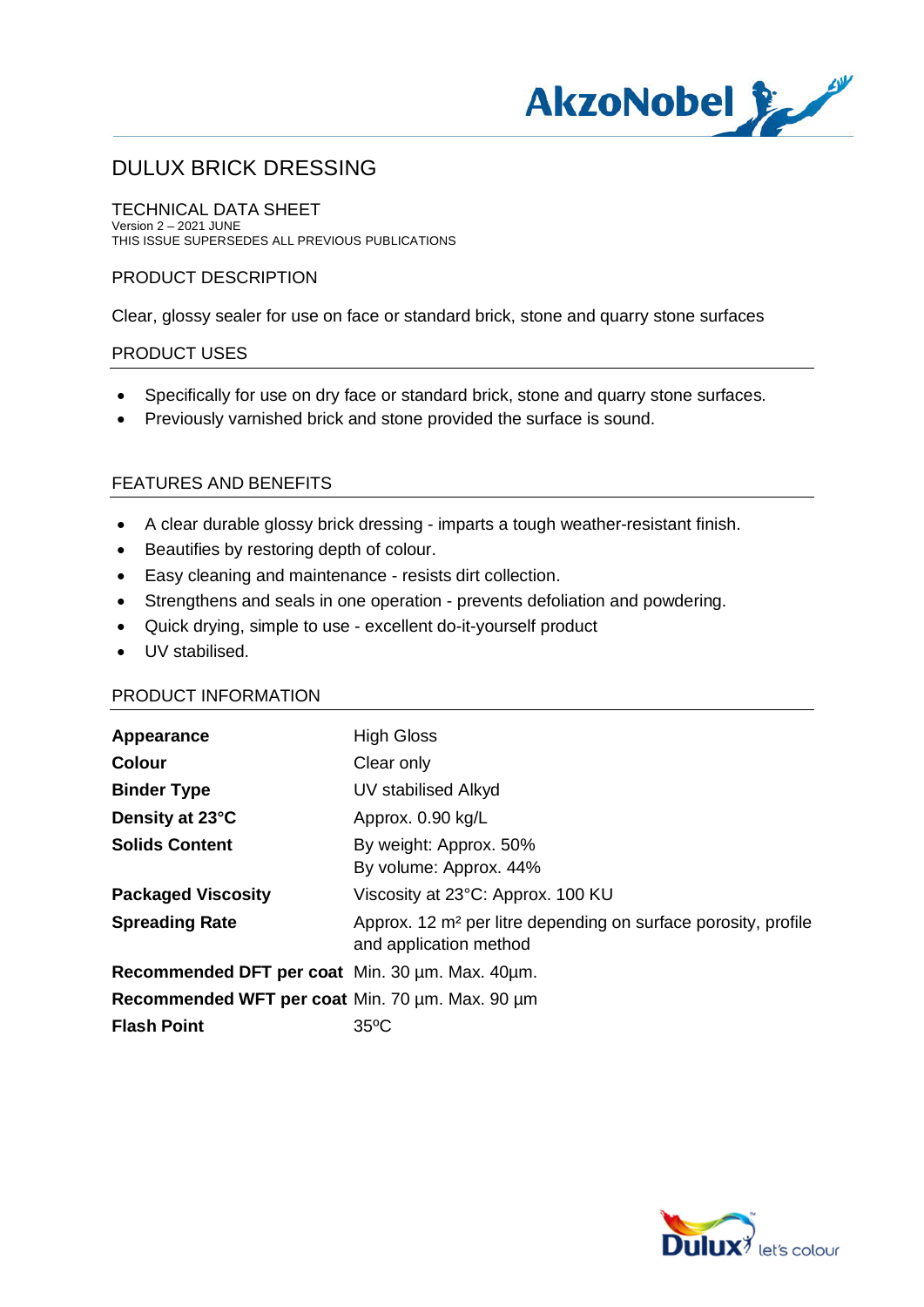

# APPLICATION INFORMATION

| Mixing                                | Stir until homogeneous with a flat paddle                                                                                                                                                                                                                                                                                                                                                                                                                                                                                                                                                                                                                                                                                                                                                                                    |
|---------------------------------------|------------------------------------------------------------------------------------------------------------------------------------------------------------------------------------------------------------------------------------------------------------------------------------------------------------------------------------------------------------------------------------------------------------------------------------------------------------------------------------------------------------------------------------------------------------------------------------------------------------------------------------------------------------------------------------------------------------------------------------------------------------------------------------------------------------------------------|
| <b>Application Surface conditions</b> | Surface Temperature between 10 - 35°C Relative Humidity<br>between 10 - 85 % OR 2°C above dew point minimum.                                                                                                                                                                                                                                                                                                                                                                                                                                                                                                                                                                                                                                                                                                                 |
| Application methods                   | Brush or spray                                                                                                                                                                                                                                                                                                                                                                                                                                                                                                                                                                                                                                                                                                                                                                                                               |
| Thinner                               | Thinning not recommended. Ready for use after thorough<br>stirring for brush applications. Mineral Turpentine if required<br>for spraying to maximum of 5 - 10% of product volume.                                                                                                                                                                                                                                                                                                                                                                                                                                                                                                                                                                                                                                           |
| <b>Drying Time</b>                    | Touch Dry 4 hours at 23°C                                                                                                                                                                                                                                                                                                                                                                                                                                                                                                                                                                                                                                                                                                                                                                                                    |
| <b>Recoating Time</b>                 | 18 hours at 23°C (Overnight, drying times will be extended<br>during cold, wet or humid conditions)                                                                                                                                                                                                                                                                                                                                                                                                                                                                                                                                                                                                                                                                                                                          |
| Cleaning of equipment                 | After use, remove as much product as possible, and then<br>clean immediately with Dulux Pre-Paint Brush<br><b>Cleaner/Degreaser or Mineral Turpentine</b>                                                                                                                                                                                                                                                                                                                                                                                                                                                                                                                                                                                                                                                                    |
| <b>Substrates</b>                     | Face brick, standard brick, stone and quarry stone.                                                                                                                                                                                                                                                                                                                                                                                                                                                                                                                                                                                                                                                                                                                                                                          |
| Precautions:                          | Do not apply during cold (below 10°C) or wet weather.<br>Do not apply directly to bare metal surfaces.<br>Not suitable for direct application to powdery or friable<br>surfaces whether previously painted or not.<br>Do not use as a floor finish.<br>Do not use as a sealer for slate, terrazzo, vinyl and ceramic<br>tiles, or on other impervious surfaces.<br>Must not be used on damp surfaces - this could cause the<br>Dulux Brick Dressing to turn white and lead to loss of<br>adhesion. A simple test for dampness is to hold or tape a<br>piece of PVC sheeting or a rubber mat to the surface with<br>masking tape. If, after 4 hours, moisture appears on the<br>underside, the surface is unfit for coating.<br>In buildings where efflorescence is present, it should be<br>allowed to cease before coating. |
| <b>Coats Required</b>                 | Apply two to three finishing coats to new surfaces to achieve<br>a closed film and even glossy finish.                                                                                                                                                                                                                                                                                                                                                                                                                                                                                                                                                                                                                                                                                                                       |
| <b>Top Coating</b>                    | N/A                                                                                                                                                                                                                                                                                                                                                                                                                                                                                                                                                                                                                                                                                                                                                                                                                          |

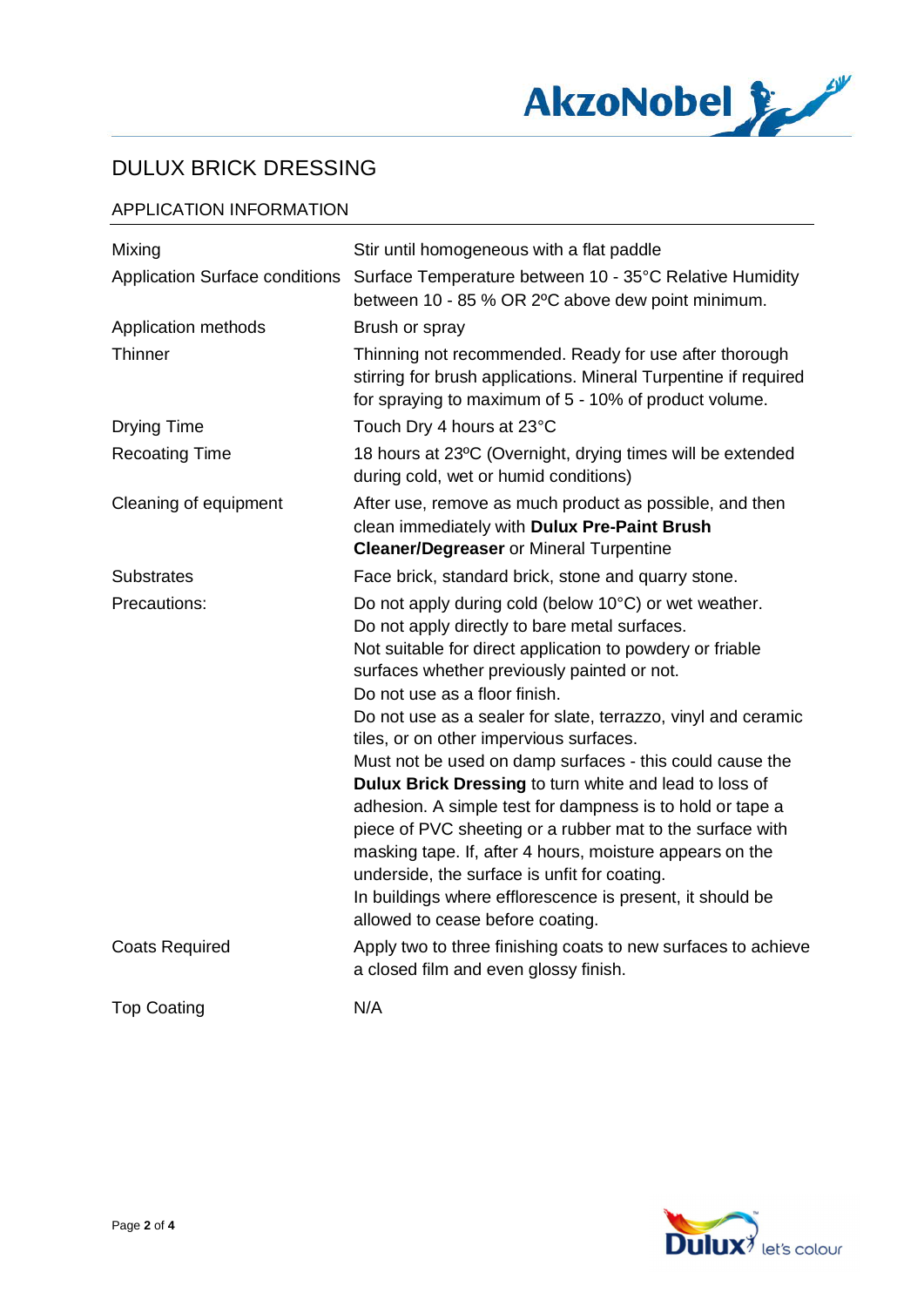

# SURFACE PREPARATION

Ensure that surfaces are sound and free from dust, dirt, grease and oil. Surfaces must be thoroughly dry - no more than 12% moisture content.

#### NEW SURFACES

- · New brick and stonework must be allowed to weather (dry out) for 1-2 months.
- · Any loose residue such as builder's plaster must be removed with a diluted water/hydrochloric acid dilution (20:1)
- · Hose down the surface thoroughly and allow drying for 24 48 hours.

#### AGED SURFACES

- · Any dirt and debris, such as loose plaster, foreign matter between joints, efflorescence, grease and oil must be removed by washing the surface with a strong solution of **Dulux Pre-Paint Sugar Soap Powder**. Rinse surface thoroughly with water and allow for 24 - 48 hours drying.
- · Replace/repair pointing where necessary.
- · Mould instructions. To kill lichen and algae growth, scrub with one of the following solutions: either 4:1 water/chlorine, or 4:1 water/sodium hypochlorite. Ensure that the areas are completely saturated, allow the solution to react for a minimum of 4 hours. Rinse the complete wall surface thoroughly with clean water.

## PREVIOUSLY VARNISHED SURFACES

- · Existing varnish that is cracked or flaking must be completely stripped.
- · Waxed or oiled surfaces must be washed with **Dulux Pre-Paint Brush Cleaner/Degreaser**, and then flushed with water.

#### FILLING

N/A

## HEALTH AND SAFETY INFORMATION

This product contains no added lead. Avoid contact with skin or eyes. Keep out of reach of children. If accidently swallowed, seek medical advice immediately and show this container to the doctor. Dry sanding, flame cutting and/or welding of the dry paint film will give rise to dust and/or hazardous fumes. Wet sanding should be used wherever possible

If exposure cannot be avoided by the provision of local exhaust ventilation, suitable respiratory protective equipment should be used. Do not empty into drains or watercourses.